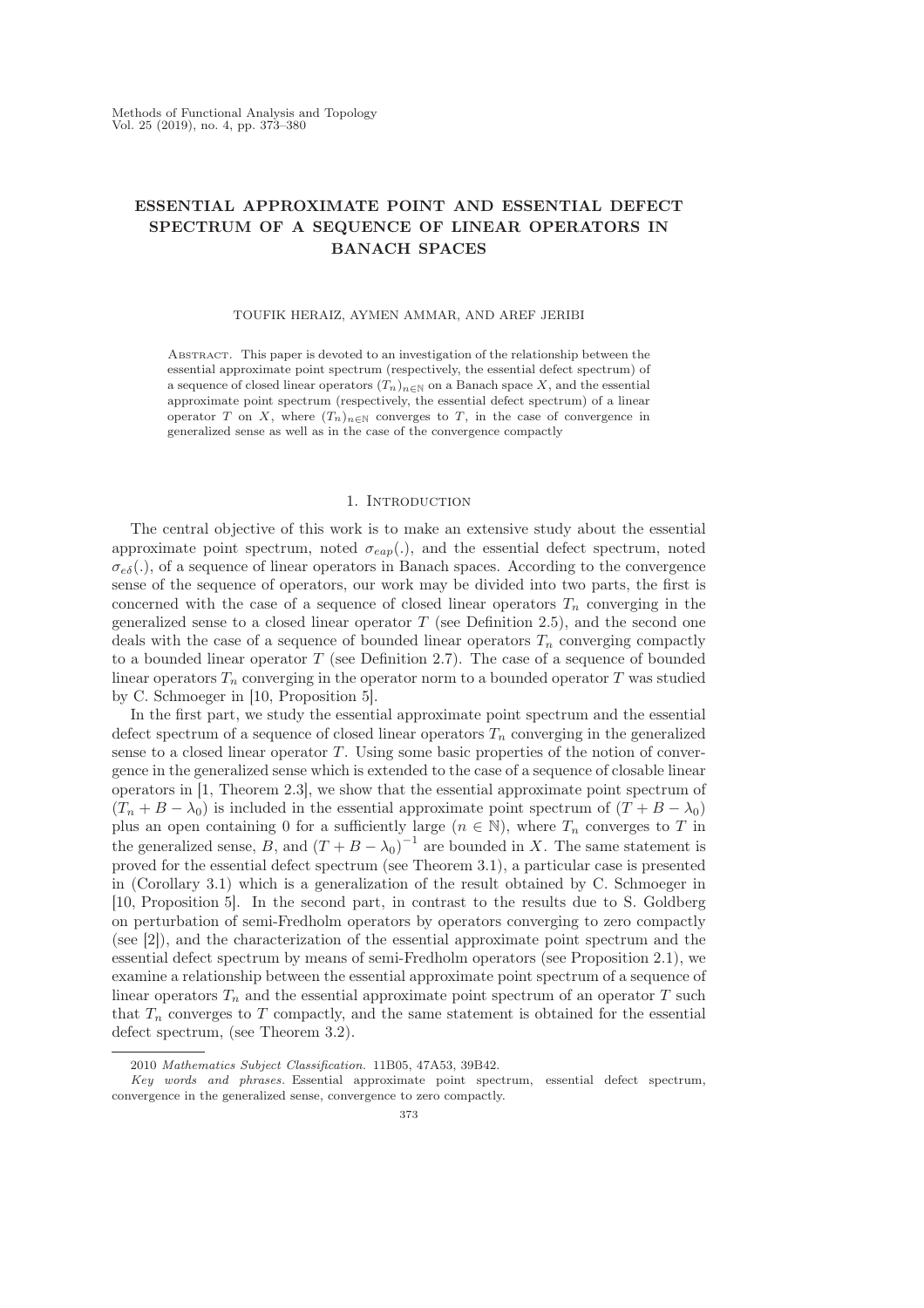In order to introduce our results, we organize our paper as follows. The next section is preliminary, where we review some of the concepts and properties that concern us in our study. In Section 3 we present our main results to investigate the essential approximate point spectrum and the essential defect spectrum of a sequence of linear operators  $T_n$ on Banach space X, where  $T_n$  converges in the generalized sense, and the same when  $T_n$ converges compactly.

#### 2. Preliminaries and auxiliary results

In this section we gather some notations and results of each of convergence in generalized sense and the convergence compactly, that we need to prove our results later. In order to present our results, we need to fix some notation and assumptions. Let X be Banach space. By an operator  $T$  on  $X$  we mean a linear operator with domain  $\mathcal{D}(T) \subset X$ , and a range  $R(T) \subset X$ .  $N(T)$  denote the null space of T, the graph of T is the set defined by  $G(T) := \{(x, Tx) \in X \times X, \text{ for all } x \in \mathcal{D}(T)\}\$ . T is said to be closed if it's graph  $G(T)$  is closed in the product space  $X \times X$ . T is said to be compact if, for every M a bounded subset of  $\mathcal{D}(T), T(M) \subset R(T)$  is relatively compact, so that  $\overline{T}(M)$ is compact. We denote by  $\mathcal{C}(X)$  the set of all closed, densely defined linear operators on X, and let  $\mathcal{L}(X)$  (respectively,  $\mathcal{K}(X)$ ) denote the Banach algebra of all bounded linear operators (respectively, the ideal of all compact operators) on X. The nullity,  $\alpha(T)$ , of T is defined as the dimension of  $N(T)$  and the deficiency,  $\beta(T)$ , of T is defined as the codimension of R(T) in X. For  $T \in \mathcal{C}(X)$ , we let  $\sigma(T)$ ,  $\rho(T)$  respectively the spectrum, and the resolvent set of T. The reduced minimum modulus  $\gamma(T)$  of T is defined by  $\gamma(T) := \inf \left\{ ||Tx|| : dist(x, N(T) = 1, x \in D(T) \right\},\$ we set  $\gamma(T) = \infty$  if  $T = 0$ . A useful classes of linear operators which have extensive application in spectrum theory are those of:

The set of upper semi-Fredholm operators on  $X$  is defined by

$$
\Phi_+(X) := \Big\{ T \in \mathcal{C}(X) : \ \alpha(T) < \infty \text{ and } \ R(T) \text{ is closed in } X \Big\}.
$$

The set of lower semi-Fredholm operators on  $X$  is defined by

$$
\Phi_{-}(X) := \Big\{ T \in \mathcal{C}(X) : \ \beta(T) < \infty \text{ and } R(T) \text{ is closed in } X \Big\}.
$$

The set of semi-Fredholm operators on  $X$  is defined by

$$
\Phi_{\pm}(X) := \Phi_{+}(X) \cup \Phi_{-}(X).
$$

The set of Fredholm operators on  $X$  is defined by

$$
\Phi(X) := \Phi_+(X) \cap \Phi_-(X).
$$

For  $T \in \Phi_{\pm}(X)$ , the number  $i(T) = \alpha(T) - \beta(T)$  is called the index of T.

Let  $\Phi^b(X)$ ,  $\Phi^b_+(X)$  and  $\Phi^b_-(X)$  denote the set  $\Phi(X) \cap \mathcal{L}(X)$ ,  $\Phi_+(X) \cap \mathcal{L}(X)$  and  $\Phi_-(X) \cap \mathcal{L}(X)$ , respectively.

Moreover, the set of Fredholm perturbations on  $X$  is defined by

$$
\mathcal{F}(X) := \Big\{ F \in \mathcal{L}(X) : T + F \in \Phi(X); \text{whenever } T \in \Phi(X) \Big\},\
$$

the set of lower semi-Fredholm perturbations on X is defined by

$$
\mathcal{F}_-(X) := \Big\{ F \in \mathcal{L}(X) : T + F \in \Phi_-(X); \text{whenever } T \in \Phi_-(X) \Big\},\
$$

and the set of upper semi-Fredholm perturbations on  $X$  is given by

$$
\mathcal{F}_+(X):=\Big\{F\in\mathcal{L}(X):T+F\in\Phi_+(X); \text{whenever }T\in\Phi_+(X)\Big\}.
$$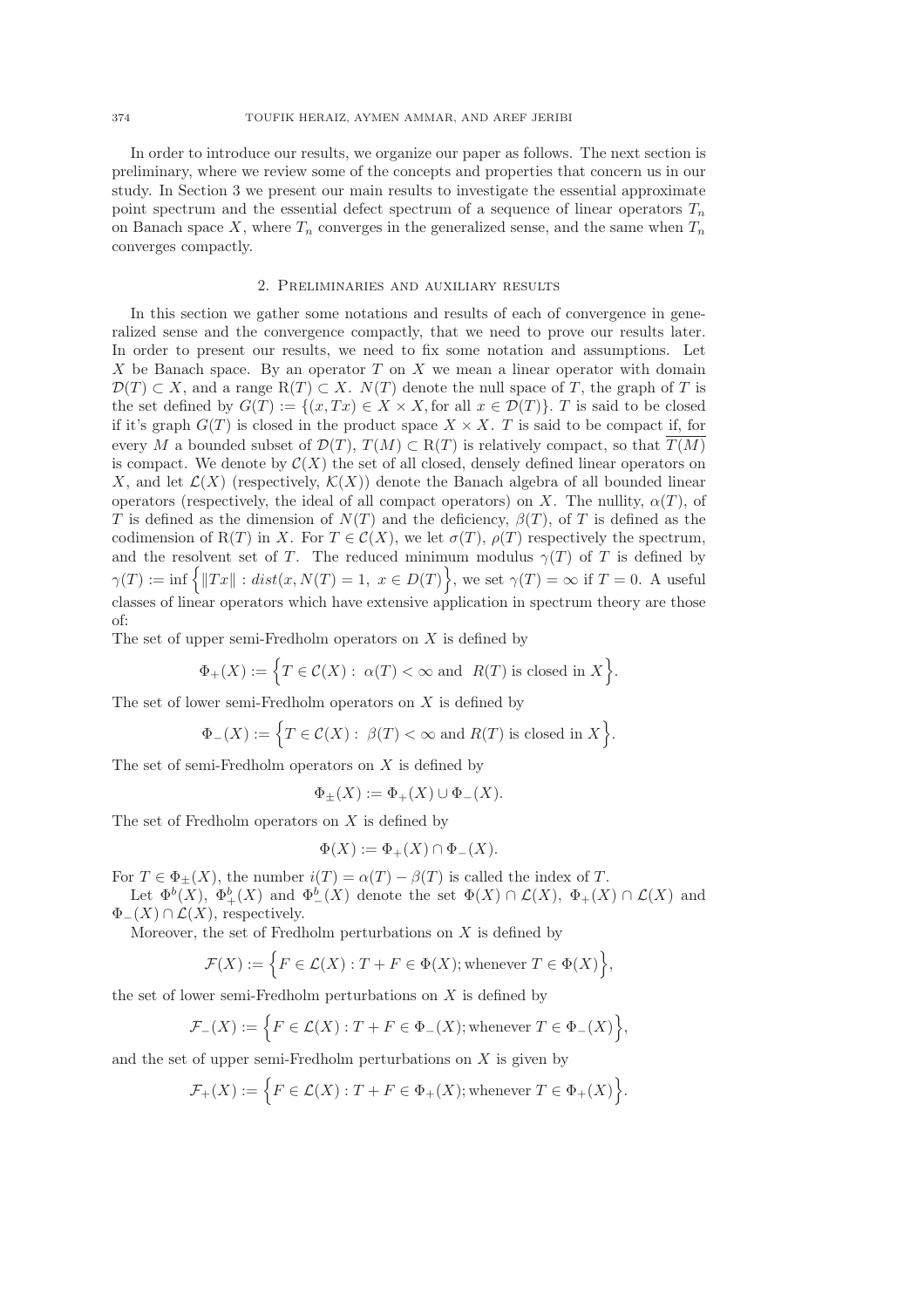Let  $\mathcal{F}^b(X)$ ,  $\mathcal{F}^b_+(X)$  and  $\mathcal{F}^b_-(X)$  denote the set  $\mathcal{F}(X) \cap \mathcal{L}(X)$ ,  $\mathcal{F}_+(X) \cap \mathcal{L}(X)$  and  $\mathcal{F}_-(X) \cap \mathcal{L}(X)$ , respectively.

Let we now recall definitions and notions of concepts which we are interested throughout this study.

**Definition 2.1.** Let X be Banach space. For each  $T \in \mathcal{C}(X)$ . We define

 $(i)$  the Weyl essential spectrum of the operator T by

$$
\sigma_w(T) := \bigcap_{K \in \mathcal{K}(X)} \sigma(A + K),
$$

 $(ii)$  the essential approximate point spectrum of the operator T by

$$
\sigma_{eap}(T) := \bigcap_{K \in \mathcal{K}(X)} \sigma_{ap}(T + K),
$$
  

$$
\lambda \in \mathbb{C} : \text{inf} \qquad \|\lambda - Tx\| = 0
$$

where  $\sigma_{ap}(T) := \{ \lambda \in \mathbb{C} : \inf_{\|x\|=1, x \in \mathcal{D}(T)} \}$  $\|\lambda - Tx\| = 0$ },

 $(iii)$  the essential defect spectrum of the operator T by

$$
\sigma_{e\delta}(T) := \bigcap_{K \in \mathcal{K}(X)} \sigma_{\delta}(T + K),
$$

where  $\sigma_{\delta}(T) := {\lambda \in \mathbb{C} : \lambda - T \text{ is not surjective}}$ .

It's clear that, for  $T \in \mathcal{C}(X)$ , it holds  $\sigma_w(T) := \sigma_{\text{cap}}(T) \cup \sigma_{\text{e}\delta}(T)$ . The essential approximate point spectrum was introduced by V. Rakoc̆evic $\ell$  in [8], and the essential defect spectrum was introduced by C. Schmoeger in [10].

A characterization of the essential approximate point spectrum, and the essential defect spectrum by means of upper and lower semi-Fredholm operators is given by the following proposition.

**Proposition 2.1.** [5, Proposition 3.1] Let  $T \in \mathcal{C}(X)$ , then

(i)  $\lambda \notin \sigma_{ean}(T)$  if, and only if,  $\lambda - T \in \Phi_+(X)$  and  $i(\lambda - T) \leq 0$ .

(ii)  $\lambda \notin \sigma_{e\delta}(T)$  if, and only if,  $\lambda - T \in \Phi_-(X)$  and  $i(\lambda - T) \geq 0$ .

2.1. The convergence in the generalized sense. While the distance between two bounded linear operators can be defined as the norm of their difference, the distance between two unbounded linear operators has to be measured in a different ways. One possibility is to use the gap between their graphs, which leads to the notion of convergence in the generalized sense, which essentially represents the convergence between their graphs. This concept of convergence can be found in the literature (see [7]).

**Definition 2.2.** The gap between two linear subspaces  $M$  and  $N$  of a normed space  $X$ is defined by

$$
\widehat{\delta}(M,N) := \max\Big\{\delta(M,N), \delta(N,M)\Big\},
$$

where

$$
\delta(M, N) := \begin{cases} \sup_{\|x\|=1} dist(x, N), & \text{if } M \neq \{0\}, \\ 0, & \text{otherwise.} \end{cases}
$$

From the Definition 2.2, it follows that  $\delta(M, N) = 0$  if, and only if,  $\overline{M} \subset \overline{N}$ . The set of all closed linear subspaces of X equipped with the distance  $\hat{\delta}(\cdot, \cdot)$  forms a metric space, and a sequence of closed linear subspaces  $M_n$  converges to M if  $\widehat{\delta}(M_n, M) \to 0$ . The gap between two closed subspaces was introduced in Hilbert space by M. G. Krein and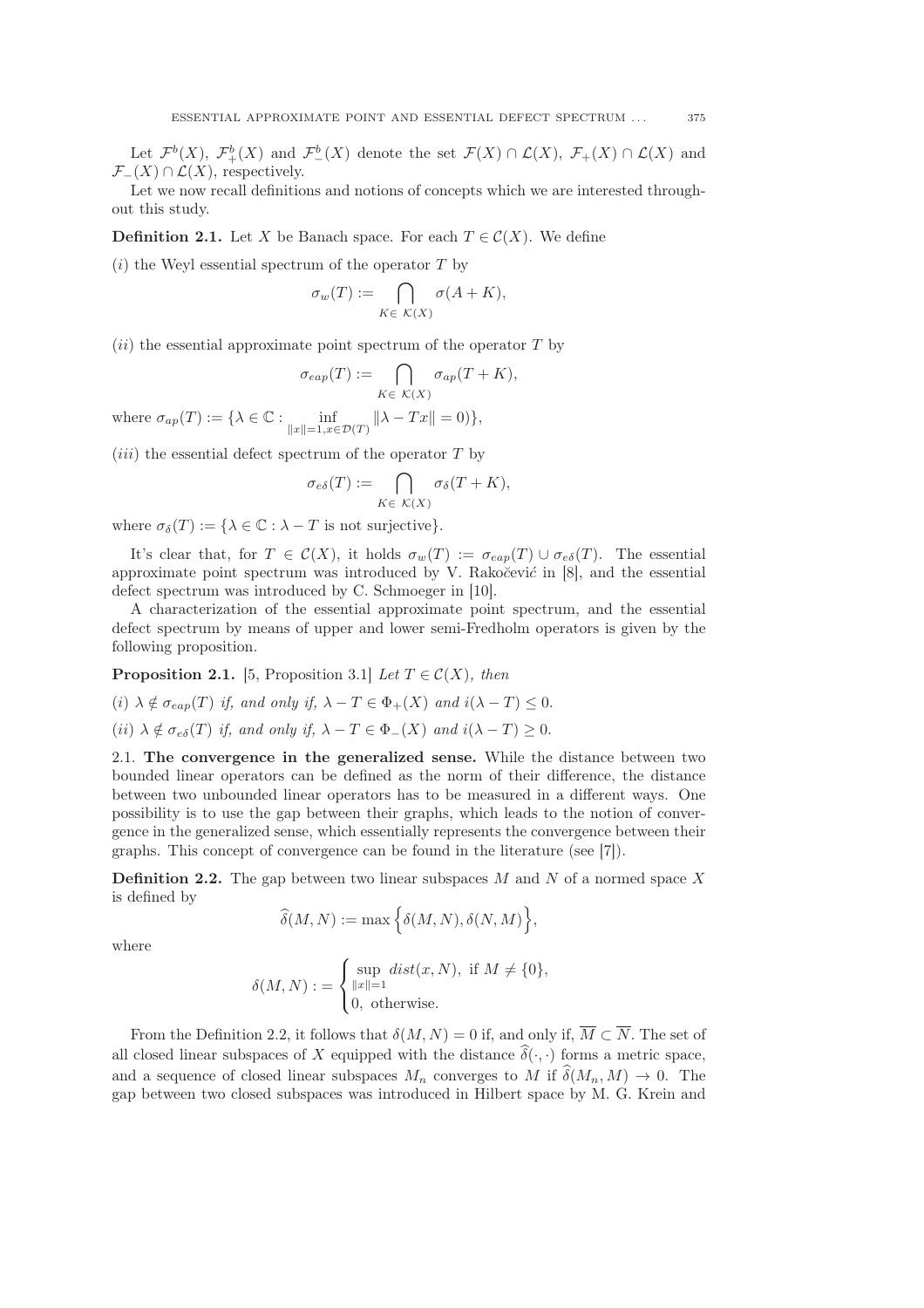M. A. Krasnoselski in [3]. This notion was later extended to arbitrary Banach spaces in a paper by M. G. Krein, M. A. Krasnoselski, and D. P. Milman in [4].

If T,  $S \in \mathcal{C}(X)$ , their graphs  $G(T)$ ,  $G(S)$  are closed linear subspaces in the product space  $X \times X$ . Thus the distance between T and S can be measured by the "gap" between the closed linear subspaces  $G(T), G(S)$ .

**Definition 2.3.** Let  $X$  be a Banach space, and let  $T$ ,  $S$  be two closed linear operators on  $X$ . Let us define

$$
\delta(T,S)=\delta\big(G(T),G(S)\big)\quad\text{and}\quad\widehat{\delta}(T,S)=\widehat{\delta}\big(G(T),G(S)\big).
$$

 $\widehat{\delta}(T, S)$  is called the gap between S and T.

Now, let us study some basic properties of the convergence in the generalized sense.

**Theorem 2.1.** [7, Chapter IV Section 2] Let T and S be two closed densely defined linear operators. Then, we have

(i) If S and T are one-to-one, then  $\delta(S,T) = \delta(S^{-1}, T^{-1})$  and  $\hat{\delta}(S,T) = \hat{\delta}(S^{-1}, T^{-1})$ .

(ii) Let  $A \in \mathcal{L}(X)$ . Then  $\widehat{\delta}(A+S, A+T) \leq 2(1 + ||A||^2)\widehat{\delta}(S,T)$ .

(iii) Let T be Fredholm operator (respectively semi-Fredholm operator). If  $\hat{\delta}(T, S)$  <  $\gamma(T)(1+[\gamma(T)]^2)^{\frac{-1}{2}}$ , then S is Fredholm operator (respectively semi-Fredholm operator ),  $\alpha(S) \leq \alpha(T)$  and  $\beta(S) \leq \beta(T)$ . Furthermore, there exists  $b > 0$  such that  $\widehat{\delta}(T, S) < b$ , which implies  $i(S) = i(T)$ .

(iv) Let  $T \in \mathcal{L}(X)$ . If  $S \in \mathcal{C}(X)$  and  $\widehat{\delta}(T, S) \le \left[1 + ||T||^2\right]^{-\frac{1}{2}}$ , then S is bounded operator (so that  $\mathcal{D}(S)$  is closed).

A complete discussion of all the above definitions and properties may be found in T. Kato [7]. For the case of closable linear operators, the authors A. Ammar and A. Jeribi have introduced in [1] the following definitions and results.

**Definition 2.4.** Let S and T be two closable operators. We define the gap between  $T$ and S by  $\delta(T, S) = \delta(\overline{T}, \overline{S})$  and  $\widehat{\delta}(T, S) = \widehat{\delta}(\overline{T}, \overline{S}).$ 

**Definition 2.5.** Let  $(T_n)_{n\in\mathbb{N}}$  be a sequence of closable linear operators on X and let T be a closable linear operator on X.  $(T_n)_{n\in\mathbb{N}}$  is said to be convergent in the generalized sense to T, written  $T_n \stackrel{g}{\longrightarrow} T$ , if  $\widehat{\delta}(T_n, T)$  converges to 0 when  $n \to \infty$ .

It should be remarked that the notion of generalized convergence introduced above for closed and closable operators can be thought as a generalization of convergence in norm for linear operators that may be unbounded. Moreover, an important passageway between these two notions is developed in the following theorem.

**Theorem 2.2.** [1, Theorem 2.3] Let  $(T_n)_{n\in\mathbb{N}}$  be a sequence of closable linear operators on  $X$  and let  $T$  be a closable linear operator on  $X$ .

(i)  $T_n \xrightarrow{g} T$ , if, and only if,  $T_n + S \xrightarrow{g} T + S$ , for all  $S \in \mathcal{L}(X)$ .

(ii) Let  $T \in \mathcal{L}(X)$ .  $T_n \stackrel{g}{\longrightarrow} T$  if, and only if,  $T_n \in \mathcal{L}(X)$  for sufficiently larger n and  $T_n$ converges to T.

(iii) Let  $T_n \stackrel{g}{\longrightarrow} T$ . Then,  $T^{-1}$  exists and  $T^{-1} \in \mathcal{L}(Y)$ , if, and only if,  $T_n^{-1}$  exists and  $T_n^{-1} \in \mathcal{L}(X)$  for sufficiently large n and  $T_n^{-1}$  converges to  $T^{-1}$ .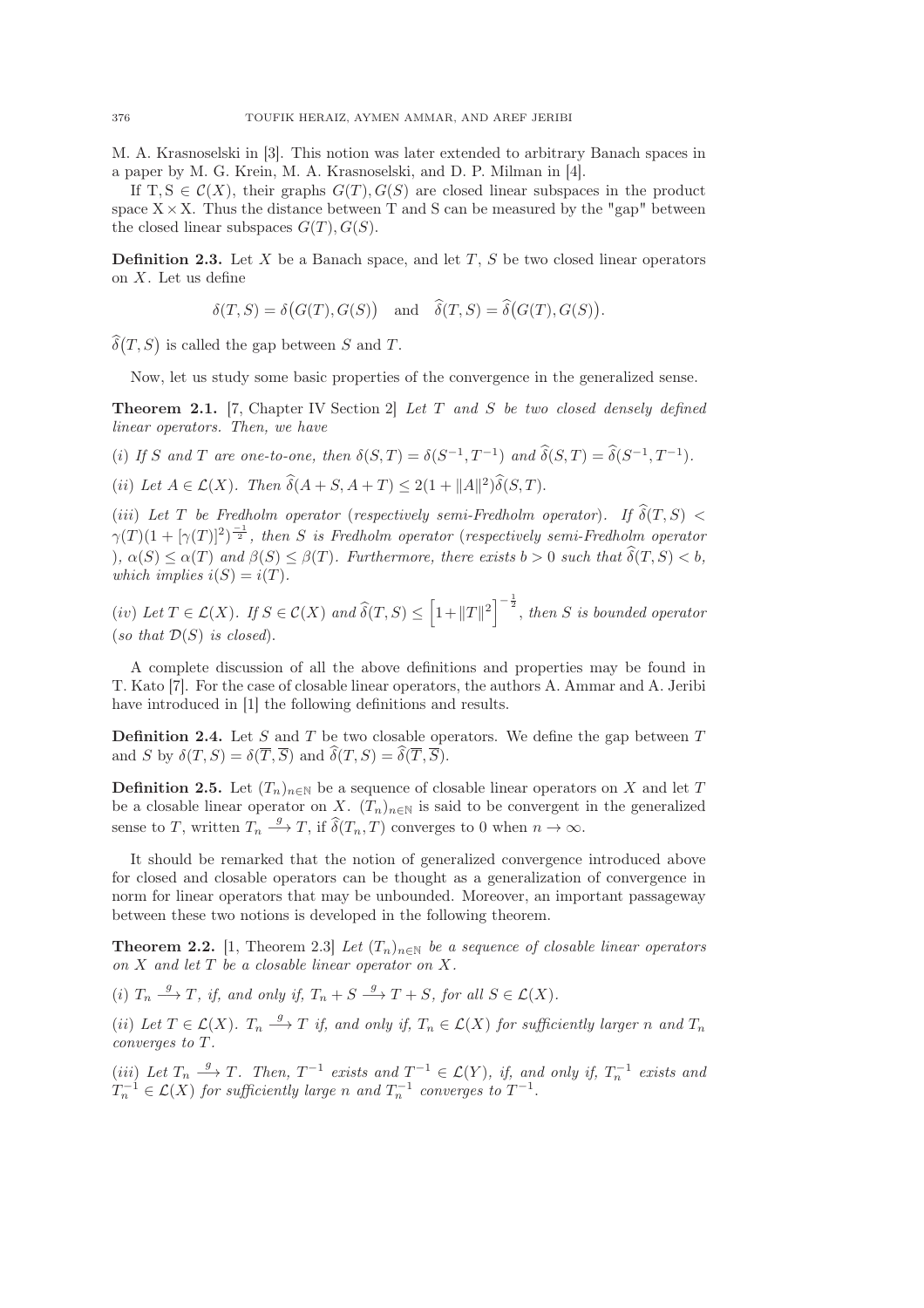# 2.2. The convergence compactly.

**Definition 2.6.** Let  $(T_n)_{n \in \mathbb{N}}$  be a sequence of bounded linear operators mapping on X,  $(T_n)_{n\in\mathbb{N}}$  is said to be convergent to zero compactly, written  $T_n \xrightarrow{c} 0$ , if for all  $x \in X$ ,  $T_nx \to 0$  and  $(T_nx_n)_n$  is relatively compact for every bounded sequence  $(x_n)_n \subset X$ .

**Theorem 2.3.** [2, Theorem 4] Let  $K_n$  be a sequence of bounded linear operators such that  $K_n \stackrel{c}{\longrightarrow} 0$ , and let T be a closed linear operator. If T is a semi-Fredholm operator, there exists  $n_0 \in \mathbb{N}$  such that for all  $n \geq n_0$ ,

(i)  $(T + K_n)$  is semi-Fredholm, (ii)  $\alpha(T+K_n) < \alpha(T)$ , (iii)  $\beta(T+K_n) < \beta(T)$ , and  $(iv) i(T + K_n) = i(T).$ 

Inspired by the notion of convergence to zero compactly, we examine the following definition.

**Definition 2.7.** Let  $(T_n)_{n\in\mathbb{N}}$  be a sequence of bounded linear operators mapping on X and let  $T \in \mathcal{L}(X)$ ,  $(T_n)_{n \in \mathbb{N}}$  is said to be converge to T compactly, written  $T_n \xrightarrow{c} T$  if, and only if,  $T_n - T$  converges to zero compactly.

**Proposition 2.2.** [1, Proposition 3.1] Let  $(T_n)_{n \in \mathbb{N}}$  be a sequence of bounded linear operators which converges compactly to a bounded operator T. Then (i) if  $T_n \in \mathcal{F}^b(X)$ , then  $T \in \mathcal{F}^b(X)$ ,

(ii) if  $T_n \in \mathcal{F}^b_+(X)$ , then  $T \in \mathcal{F}^b_+(X)$ , and (iii) if  $T_n \in \mathcal{F}^b_-(X)$ , then  $T \in \mathcal{F}^b_-(X)$ . e

# 3. Main results

The first main result is embodied in the following theorem, when we discuss and study the essential approximate point spectrum, and the essential defect spectrum of a sequence of closed linear operators perturbed by a bounded operator, and converges in the generalized sense to a closed linear operator in a Banach space.

**Theorem 3.1.** Let X be Banach space, Let  $(T_n)_{n\in\mathbb{N}}$  be a sequence of closed linear operators converges in the generalized sense in  $C(X)$  to a closed linear operator T, and let B a bounded linear operator mapping on X such that  $\rho(T+B) \neq \emptyset$ . For  $\lambda_0 \in \rho(T+B)$ , we have

(i) If  $U \subset \mathbb{C}$  is open and  $0 \in \mathcal{U}$ , then there exists  $n_0 \in \mathbb{N}$  such that, for every  $n \geq n_0$ , we have

(3.1) 
$$
\sigma_{eap}(T_n + B - \lambda_0) \subseteq \sigma_{eap}(T + B - \lambda_0) + \mathcal{U}
$$

and

(3.2) 
$$
\sigma_{e\delta}(T_n + B - \lambda_0) \subseteq \sigma_{e\delta}(T + B - \lambda_0) + \mathcal{U}.
$$

(ii) If  $U \subset \mathbb{C}$  is open and  $0 \in \mathcal{U}$ , then there exists  $\varepsilon > 0$ , and  $n_0 \in \mathbb{N}$ , such that, for all  $S \in B(X)$ , and  $||S|| < \varepsilon$ , we have

$$
\sigma_{eap}(T_n + B + S - \lambda_0) \subseteq \sigma_{eap}(T + B - \lambda_0) + \mathcal{U}, \quad \text{for all} \quad n \ge n_0
$$

and

$$
\sigma_{e\delta}(T_n + B + S - \lambda_0) \subseteq \sigma_{e\delta}(T + B - \lambda_0) + \mathcal{U}, \quad \text{for all} \quad n \ge n_0.
$$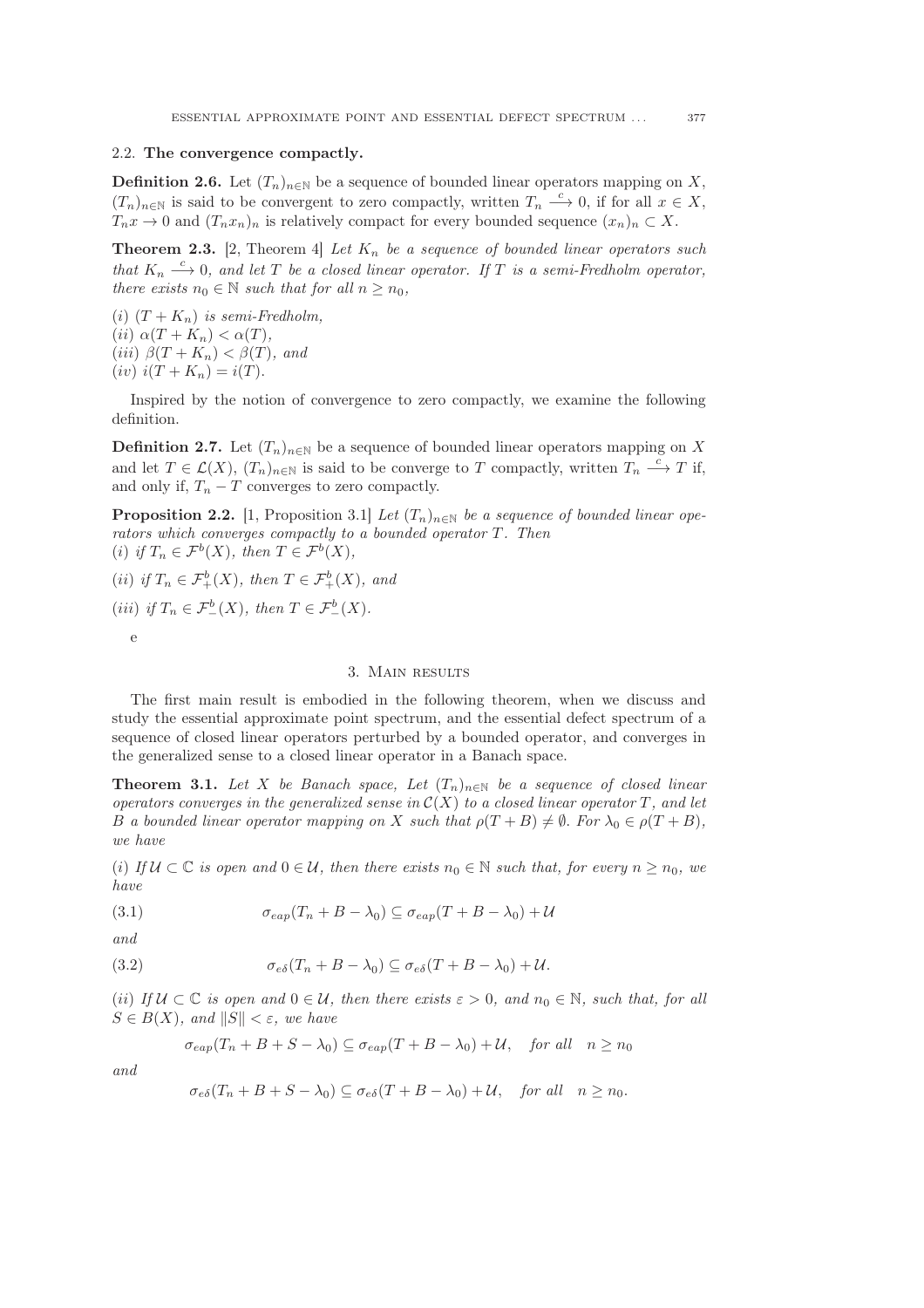*Proof.* For (*i*), before proof, we make some preliminary observations. Since  $T_n \longrightarrow$ T, then by Theorem 2.2 (*i*),  $(T_n + B - \lambda_0) \stackrel{g}{\longrightarrow} (T + B - \lambda_0)$ , furthermore, we have  $(T + B - \lambda_0)^{-1} \in \mathcal{L}(X)$ , which implies according to Theorem 2.2 (iii), that  $\lambda_0 \in \rho(T_n +$ B) for a sufficiently large n and  $(T_n + B - \lambda_0)^{-1}$  converges to  $(T + B - \lambda_0)^{-1}$ . We recall that the essential approximate point spectrum of a bounded linear operator is compact, but this property is not valid for the case of unbounded operators, for this reason, using the compactness of  $\sigma_{eap}(T + B - \lambda_0)^{-1}$  because  $(T + B - \lambda_0)^{-1}$  is bounded, as a first step, we will prove the existence of  $n_0 \in \mathbb{N}$ , such that for all  $n \geq n_0$ , we have

(3.3) 
$$
\sigma_{\exp}(T_n + B - \lambda_0)^{-1} \subseteq \sigma_{\exp}(T + B - \lambda_0)^{-1} + \mathcal{U}.
$$

The proof by contradiction. Suppose that (3.3) does not hold. Then, by studying a subsequence (if necessary) we may assume that, for each n there exists  $\lambda_n \in \sigma_{eap}(T_n +$  $(B - \lambda_0)^{-1}$  such that  $\lambda_n \notin \sigma_{\text{cap}}(T + B - \lambda_0)^{-1} + U$ . Since  $(\lambda_n)$  is bounded, we may assume that  $\lim_{n \to +\infty} \lambda_n = \lambda$ , which implies that  $\lambda \notin \sigma_{eap}(T + B - \lambda_0)^{-1} + U$ . Since  $0 \in \mathcal{U}$ then we have  $\lambda \notin \sigma_{\text{cap}}(T + B - \lambda_0)^{-1}$ . Therefore  $\lambda - (T + B - \lambda_0)^{-1} \in \Phi_+^b(X)$  and  $i(\lambda-(T+B-\lambda_0)^{-1}) \leq 0$ . As  $(\lambda_n-(T_n+B-\lambda_0)^{-1})$  converges to  $(\lambda-(T+B-\lambda_0)^{-1})$ , we deduce that

$$
\widehat{\delta}(\lambda_n - (T_n + B - \lambda_0)^{-1}, \lambda - (T + B - \lambda_0)^{-1}) \to 0, \text{ when } n \to \infty.
$$

Let  $\delta = \gamma (\lambda - (T + B - \lambda_0)^{-1}) > 0$ , then there exists  $n_0 \in \mathbb{N}$  such that, for all  $n \ge n_0$  we have  $\widehat{\delta}(\lambda_n - (T_n + B - \lambda_0)^{-1}, \lambda - (T + B - \lambda_0)^{-1}) \leq \frac{\delta}{\sqrt{1+\delta}}$  $\frac{\delta}{1+\delta^2}$ . By using Theorem 2.1  $(iv)$ we infer that  $\lambda_n - (T_n + B - \lambda_0)^{-1} \in \Phi_+(X)$ . Furthermore, there exists  $b > 0$  such that

$$
\widehat{\delta}(\lambda_n - (T_n + B - \lambda_0)^{-1}, \lambda - (T + B - \lambda_0)^{-1}) < b,
$$

which implies  $i(\lambda_n - (T_n + B - \lambda_0)^{-1}) = i(\lambda - (T + B - \lambda_0)^{-1}) \leq 0$ . Then we obtain  $\lambda_n \notin \sigma_{eap}((T_n + B - \lambda_0)^{-1})$ , which is a contradiction. Hence (3.3) holds. Now, take  $\gamma_n \in \sigma_{eap}(T_n + B - \lambda_0)$  such that  $\gamma_n \notin \sigma_{eap}(T + B - \lambda_0) + U$ . From  $\sigma_{eap}$  is upper semi continuous at  $(T+B-\lambda_0)^{-1}$ , (see[8, 9]), there exists  $k>0$  such that  $k^{-1} \leq |\gamma_n-\lambda_0|^{-1}$ , so  $(\gamma_n)$  is bounded. Therefore it can be assumed that  $\gamma_n \to \gamma$ . Then  $\gamma \notin \sigma_{eap}(T + B - \lambda_0) +$ U and hence  $\gamma \notin \sigma_{eap}(T + B - \lambda_0)$ . This implies that  $(\gamma)^{-1} \notin \sigma_{eap}((T + B - \lambda_0)^{-1})$ .

We set  $\lambda_n = (\gamma_n)^{-1}$ ,  $\lambda = (\gamma)^{-1}$ . Then by using (3.3), there exists  $n_0 \in \mathbb{N}$  such that for all  $n \ge n_0$ ,  $\lambda_n \notin \sigma_{eap}((T_n + B - \lambda_0)^{-1})$ , which implies  $\gamma_n \notin \sigma_{eap}((T_n + B - \lambda_0))$ , is a contradiction.

(ii) Since S is bounded, it's clear by using Theorem 2.2 (i), that the operators sequence  $A_n = (T_n + B + S - \lambda_0)$  converges in the generalized sense to the operator  $A = (T + B + S - \lambda_0)$ , then we need, for applying (i), to prove that  $\rho(T + B) \subset$  $\rho(T+B+S)$ . Let  $\lambda_0 \in \rho(T+B)$ , for  $S \in \mathcal{L}(X)$  such that  $||S|| < \frac{1}{\mathbb{I}(T+B)}$  $\frac{1}{\|(T + B - \lambda_0)^{-1}\|} = \varepsilon_1,$ we have  $||S(T + B - \lambda_0)^{-1}|| < 1$ , which gives that  $(I + S(T + B - \lambda_0)^{-1})^{-1}$  exists and bounded, when the existence is given by the convergence of the Neumann series  $\sum_{k=0}^{\infty}$   $\left(-S(T+B-\lambda_0)^{-1}\right)^k$ , and the boundedness is immediately from the inequality

$$
\| (I + S(T + B - \lambda_0)^{-1})^{-1} \| < \frac{1}{1 - \|S\| \| (T + B - \lambda_0)^{-1} \|},
$$

which implies that the operator

$$
((T + B - \lambda_0) + S)^{-1} = (T + B - \lambda_0)^{-1} (I + S(T + B - \lambda_0)^{-1})^{-1}
$$

exists and bounded, then  $0 \in \rho(T + B + S - \lambda_0)$ . Now applying (i) to  $A_n$  and A, we deduce that there exists  $n_0 \in \mathbb{N}$ , such that  $\sigma_{eap}(T_n + B + S - \lambda_0) \subseteq \sigma_{eap}(T + B + S - \lambda_0) +$ U, for all  $n \geq n_0$ , and  $U \subset \mathbb{C}$  is an open containing 0, we will prove that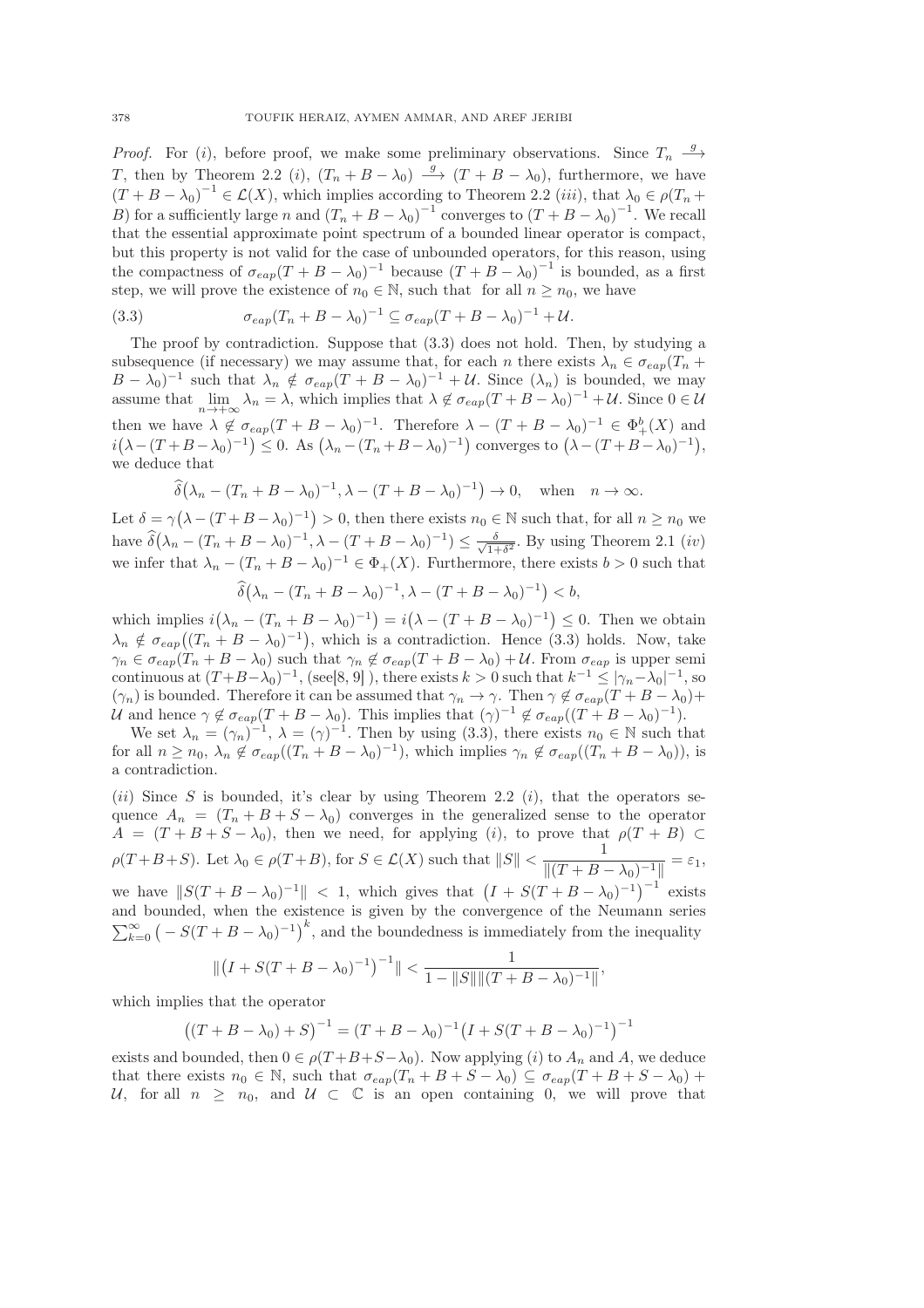$\sigma_{eap}(T + B + S - \lambda_0) \subseteq \sigma_{eap}(T + B - \lambda_0)$ , by contradiction. Let  $\lambda \notin \sigma_{eap}(T + B - \lambda_0)$ , then  $(\lambda - (T + B - \lambda_0)) \in \Phi_+(X)$  and  $i(\lambda - (T + B - \lambda_0)) \leq 0$ .

From [7, Chapter IV. Theorem 5.22, p. 236], we deduce that there exists  $\varepsilon_2 > 0$  such that for  $\|S\| < \varepsilon_2$ , one has  $(\lambda - (T + B + S - \lambda_0)) \in \phi_+(X)$  and  $i(\lambda - (T + B + S - \lambda_0)) =$  $i(\lambda-(T+B-\lambda_0))\leq 0$ . This implies that  $\lambda \notin \sigma_{eap}(T+B+S-\lambda_0)$ . Then by transitivity

$$
\sigma_{eap}(T_n + B + S - \lambda_0) \subseteq \sigma_{eap}(T + B - \lambda_0).
$$

From what has been mentioned and if we take  $\varepsilon = \min(\varepsilon_1, \varepsilon_2)$ , then for all  $||S|| < \varepsilon$ , there exists  $n_0 \in \mathbb{N}$  such that  $\sigma_{eap}(T_n + B + S - \lambda_0) \subseteq \sigma_{eap}(T + B - \lambda_0) + \mathcal{U}$ , for all  $n \geq n_0$ .  $\Box$ 

As a straightforward consequence of Theorem 3.1 we can easily obtain the following result.

Corollary 3.1. Let  $(T_n)_{n\in\mathbb{N}}$  be a sequence of closed linear operators and T a closed linear operator such that  $(T_n) \stackrel{g}{\longrightarrow} T$ , we suppose that  $0 \in \rho(T)$  then

(i) If  $U \subset \mathbb{C}$  is open and  $0 \in \mathcal{U}$ , then there exists  $n_0 \in \mathbb{N}$  such that, for every  $n \geq n_0$ , we have

(3.4) 
$$
\sigma_{\text{cap}}(T_n) \subseteq \sigma_{\text{cap}}(T) + \mathcal{U}
$$

and

(3.5) 
$$
\sigma_{e\delta}(T_n) \subseteq \sigma_{e\delta}(T) + \mathcal{U}.
$$

In the next theorem we discuss the essential approximate point spectrum and the essential defect spectrum of a sequence of linear operators converges compactly.

**Theorem 3.2.** Let  $(T_n)_{n\in\mathbb{N}}$  be a sequence in  $\mathcal{L}(X)$  and let T be a bounded linear operator on X.

(i) If  $T_n$  converges to T compactly,  $\mathcal{U} \subseteq \mathbb{C}$  is open and  $0 \in \mathcal{U}$ , then there exists  $n_0 \in \mathbb{N}$ such that, for every  $n > n_0$ 

$$
(3.6) \qquad \sigma_{\text{cap}}(T_n) \subseteq \sigma_{\text{cap}}(T) + \mathcal{U}
$$

and

$$
\sigma_{e\delta}(T_n) \subseteq \sigma_{e\delta}(T) + \mathcal{U}.
$$

(ii) If  $T_n$  converges to zero compactly then there exists  $n_0 \in \mathbb{N}$ , such that for every  $n \geq n_0$ 

$$
(3.8) \qquad \sigma_{eap}(T + T_n) \subseteq \sigma_{eap}(T)
$$

and

(3.9) 
$$
\sigma_{e\delta}(T+T_n) \subseteq \sigma_{e\delta}(T).
$$

*Proof.* (i) The proof by contradiction. Assume that the inclusion is fails. Then by passing to a subsequence (if necessary) it may be assumed that, for each n, there exists  $\lambda_n \in \sigma_{eap}(T_n)$  such that  $\lambda_n \notin \sigma_{eap}(T_n)+\mathcal{U}$ , since  $\lambda_n$  is bounded, we suppose (if necessary pass to a subsequence) that  $\lim_{n \to +\infty} \lambda_n = \lambda$ , which implies that  $\lambda \notin \sigma_{cap}(T) + \mathcal{U}$ . Using the fact that  $0 \in \mathcal{U}$ , we have  $\lambda \notin \sigma_{eap}(T)$ . Therefore  $(\lambda - T) \in \Phi_+(X)$ , and  $i(\lambda - T) \leq 0$ . As  $(\lambda_n - T_n) - (\lambda - T) \stackrel{c}{\longrightarrow} 0$ , which implies by Theorem 2.3 (*i*) and (*iv*) that  $(\lambda_n - T_n) \in$  $\Phi_+(X)$ , and  $i(\lambda_n - T_n) = i(\lambda - T) \leq 0$ , then  $\lambda_n \notin \sigma_{\text{cap}}(T_n)$ , which is a contradiction, hence the inclusion  $(3.6)$  holds. The statement for the essential defect spectrum can be proved similarly.

(*ii*) We have T is bounded, and  $T_n \stackrel{c}{\longrightarrow} 0$ , then for  $\lambda \notin \sigma_{\text{cap}}(T)$ ,  $\lambda - T \in \Phi^b_+(X)$ , and  $i(\lambda - T) \leq 0$ . Since  $T_n \stackrel{c}{\longrightarrow} 0$ , then if we apply Theorem 2.3 (i) and (iv) we obtain that